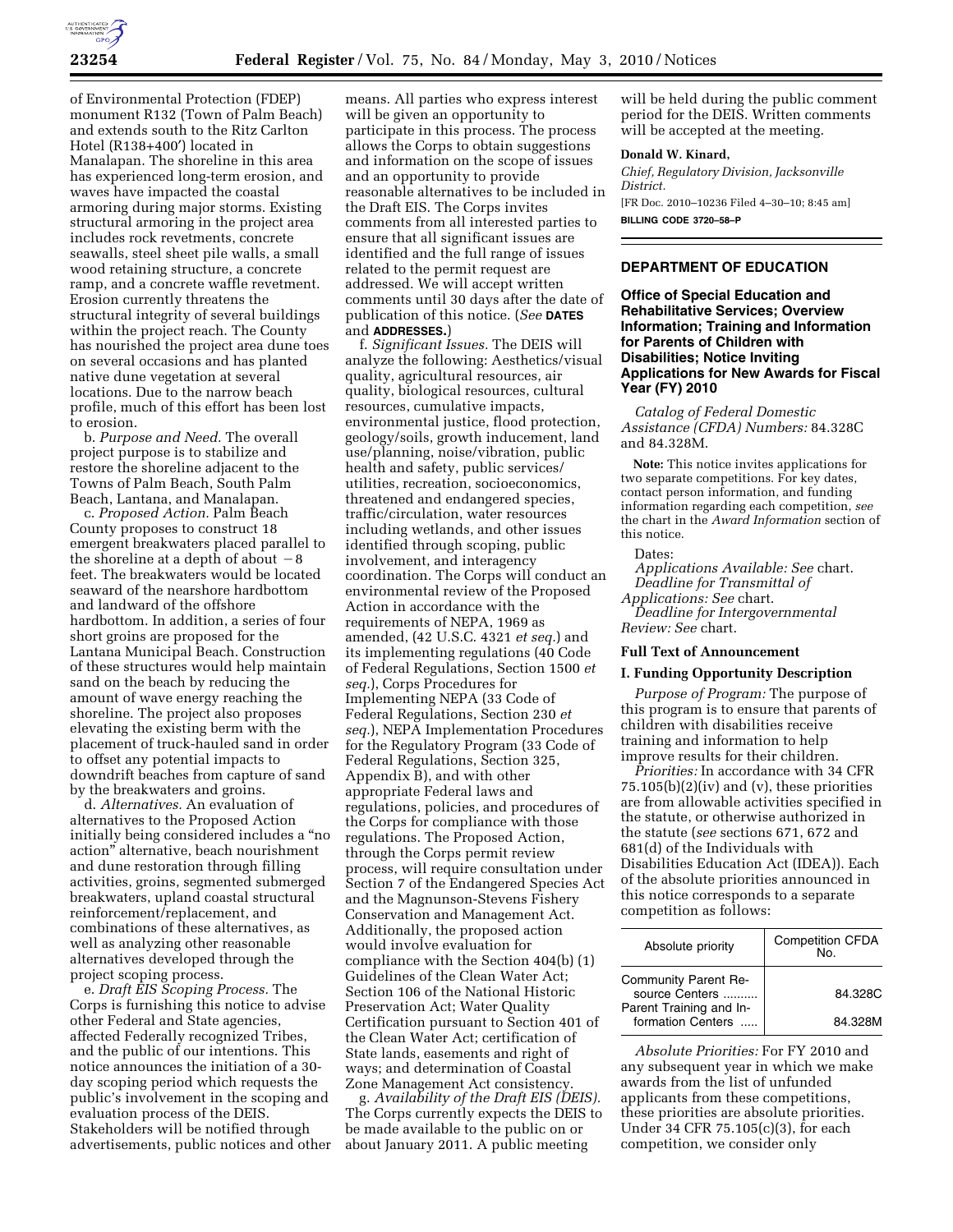applications that meet the absolute priority for that competition. The priorities are:

# *Absolute Priority 1—Community Parent Resource Centers (84.328C)*

### Background

Almost 30 years of research and experience has demonstrated that the education of children with disabilities can be made more effective by strengthening the role and responsibility of parents and ensuring that families of such children have meaningful opportunities to participate in the education of their children at school and at home (*see* section 601(c)(5)(B) of IDEA).

This priority supports Community Parent Resource Centers (CPRCs) in targeted communities that will provide underserved parents of children with disabilities, including low-income parents, parents of limited English proficient children, and parents with disabilities in that community, with the training and information they need to enable them to participate cooperatively and effectively in helping their children with disabilities to—

(a) Meet developmental and functional goals, and challenging academic achievement goals that have been established for all children; and

(b) Be prepared to lead productive, independent adult lives, to the maximum extent possible.

The following Web site provides further information on the work of previously funded centers: *http:// www.taalliance.org.* 

### Priority

To be considered for funding under the CPRCs absolute priority, applicants must meet the application requirements contained in the priority. All projects funded under the absolute priority also must meet the programmatic and administrative requirements specified in the priority.

*Application Requirements.* An applicant must include in its application—

(a) A plan to implement the activities described in the *Project Activities*  section of this priority; and

(b) A budget for attendance at the following:

(1) A three-day National Technical Assistance for Parent Centers Conference in Washington, DC, during each year of the project period.

(2) A two-day Regional Technical Assistance for Parent Centers Conference, in the region in which the CPRC is located, during each year of the project period. Applicants should refer

to *http://www.taalliance.org* for a list of regions.

*Project Activities.* To meet the requirements of this priority, the CPRC, at a minimum, must—

(a) Maintain a Web site that meets government or industry-recognized standards for accessibility;

(b) Provide training and information that meets the training and information needs of parents of children with disabilities within the proposed targeted community to be served by the CPRC, particularly underserved parents and parents of children who may be inappropriately identified as having disabilities;

**Note:** For purposes of this priority, "targeted community to be served" refers to a geographically defined, local community whose members experience significant isolation from available sources of information and support as a result of cultural, economic, linguistic, or other circumstances deemed appropriate by the Secretary.

(c) Carry out the following activities required of parent training and information centers:

(1) Serve the parents of infants, toddlers, and children, from ages birth through 26, with the full range of disabilities described in section 602(3) of IDEA.

(2) Ensure that the training and information provided meet the needs of low-income parents and parents of limited English proficient children.

(3) Assist parents to—

(i) Better understand the nature of their children's disabilities and their educational, developmental, and transitional needs;

(ii) Communicate effectively and work collaboratively with personnel responsible for providing special education, early intervention services, transition services, and related services;

(iii) Participate in decisionmaking processes, including those regarding participation in State and local assessments, and the development of individualized education programs under Part B of IDEA and individualized family service plans under Part C of IDEA;

(iv) Obtain appropriate information about the range, type, and quality of—

(A) Options, programs, services, technologies, practices, and interventions based on scientifically based research, to the extent practicable; and

(B) Resources available to assist children with disabilities and their families in school and at home, including information available through the Office of Special Education Programs' (OSEP) technical assistance

and dissemination centers (*http:// www.ed.gov/parents/needs/speced/ resources.html*), and communities of practice (*http://* 

*www.tacommunities.org*);

(v) Understand the requirements of IDEA related to the provision of education and early intervention services to children with disabilities;

(vi) Participate in activities at the school level that benefit their children; and

(vii) Participate in school reform activities.

(4) In States where the State elects to contract with the CPRCs, contract with the State educational agencies (SEAs) to provide, consistent with paragraphs (B) and (D) of section 615(e)(2) of IDEA, individuals to meet with parents in order to explain the mediation process.

(5) Assist parents in resolving disputes in the most expeditious and effective way possible, including encouraging the use and explaining the benefits, of alternative methods of dispute resolution, such as the mediation process described in section 615(e) of IDEA.

(6) Assist parents and students with disabilities to understand their rights and responsibilities under IDEA, including those under section 615(m) of IDEA upon the student's reaching the age of majority (as appropriate under State law).

(7) Assist parents to understand the availability of, and how to effectively use, procedural safeguards under IDEA.

(8) Assist parents in understanding, preparing for, and participating in, the resolution session described in section 615(f)(1)(B) of IDEA;

(d) Establish cooperative partnerships with any Parent Training and Information Centers (PTIs) and any other CPRCs funded in the State under sections 671 and 672 of IDEA, respectively;

(e) Be designed to meet the specific needs of families who experience significant isolation from available sources of information and support;

(f) Be familiar with the provision of special education, related services, and early intervention services in the CPRC's targeted community to be served to help ensure that children with disabilities are receiving appropriate services;

(g) Annually report to the Department on—

(1) The number and demographics of parents to whom the CPRC provided information and training in the most recently concluded fiscal year, including additional information regarding the parents' unique needs and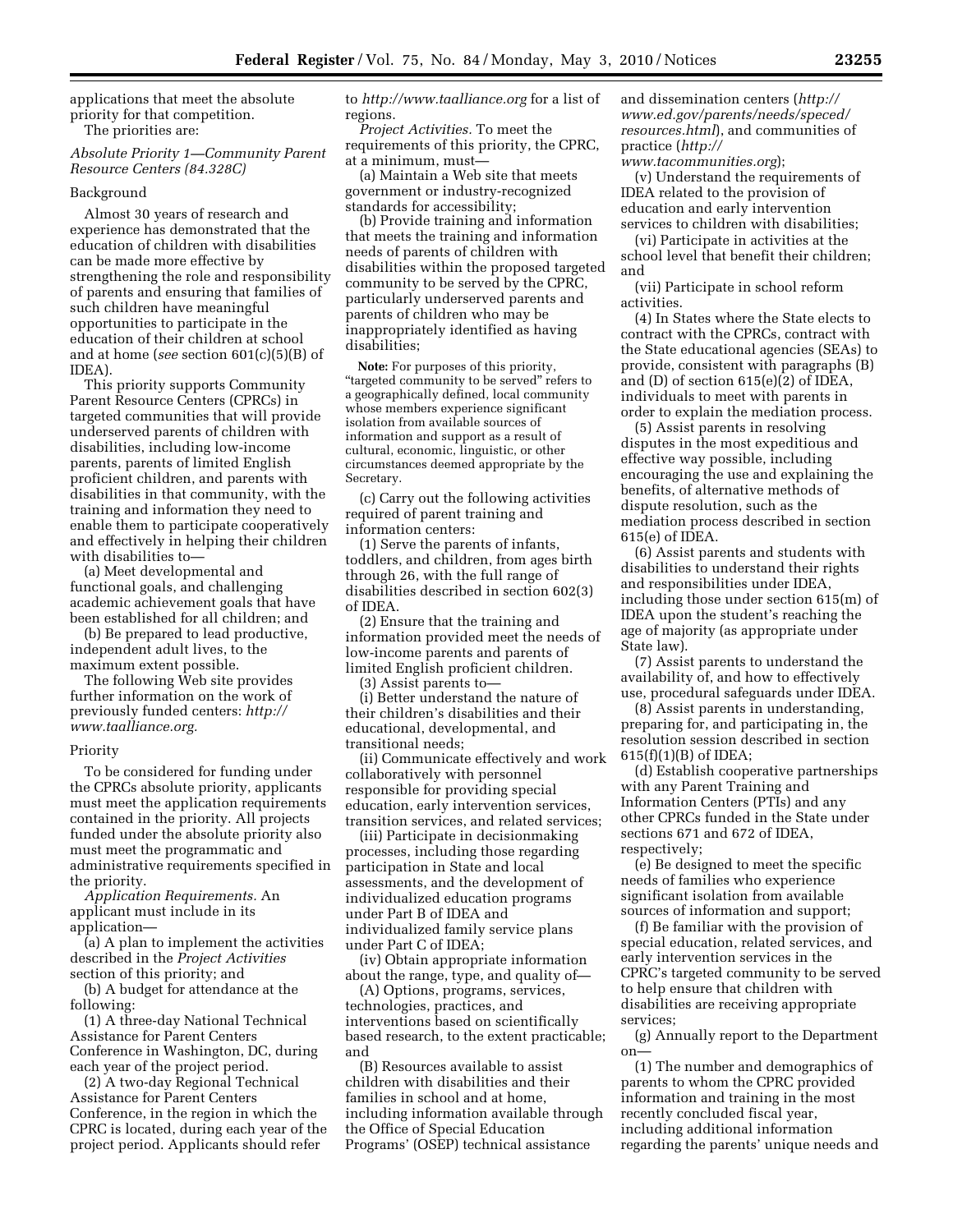the levels of service provided to them; and

(2) The effectiveness of strategies used to reach and serve parents, including underserved parents of children with disabilities, by providing evidence of how those parents were served effectively;

(h) Respond to requests from the OSEP-funded National and Regional Parent Technical Assistance Centers (PTACs), and use the technical assistance services of the National and Regional PTACs in order to serve the families of infants, toddlers, and children with disabilities as efficiently as possible. Regional PTACs are charged with assisting parent centers with administrative and programmatic issues;

(i) In collaboration with OSEP and the National PTAC participate in an annual collection of program data for the PTIs and CPRCs funded under sections 671 and 672 of IDEA, respectively; and

(j) Maintain ongoing communication with the OSEP Project Officer through phone conversations and e-mail communication.

In addition, the CPRC's board of directors must meet not less than once in each calendar quarter to review the activities for which the award was made and submit to the Secretary a written review of the CPRC's activities conducted during the preceding fiscal year.

*Competitive Preference Priorities:*  Within this absolute priority, we give competitive preference to applications that address the following two priorities. Under 34 CFR 75.105(c)(2)(i), we award 5 points to an application that meets Competitive Preference Priority 1 and 5 points to an application that meets Competitive Preference Priority 2.

**Note:** The 10 points an applicant can earn under these competitive preference priorities are in addition to those points awarded under the selection criteria for this competition (*see Selection Criteria* in section V in this notice). That is, an applicant meeting the competitive preference priorities could earn a maximum total of 110 points.

These priorities are:

# *Competitive Preference Priority 1— Empowerment Zones, Enterprise Communities, or Renewal Communities*

We will award five points to an application that proposes to provide services to one or more Empowerment Zones, Enterprise Communities, or Renewal Communities that are designated within the areas served by the center. (The following Web site provides a list of areas that have been selected as Empowerment Zones, Enterprise Communities, or Renewal

Communities: *http://egis.hud.gov/egis/ cpd/rcezec/ezec*\_*open.htm.*)

To meet this priority, an applicant must indicate that it will—

(1) Either design a program that includes special activities focused on the unique needs of one or more Empowerment Zones, Enterprise Communities, or Renewal Communities; or devote a substantial portion of program resources to providing services within, or meeting the needs of residents of, these zones and communities; and

(2) Contribute to the strategic plan of the Empowerment Zones, Enterprise Communities, or Renewal Communities as appropriate, and become an integral component of the Empowerment Zone, Enterprise Community, or Renewal Community activities.

# *Competitive Preference Priority 2— Novice Applicants*

We will award an additional five points to an application from a novice applicant. This priority is from 34 CFR 75.225. The term "novice applicant" means any applicant for a grant from the U.S. Department of Education that—

(1) Has never received a grant or subgrant under the program from which it seeks funding;

(2) Has never been a member of a group application, submitted in accordance with 34 CFR 75.127 through 75.129, that received a grant under the program from which it seeks funding; and

(3) Has not had an active discretionary grant from the Federal Government in the five years before the deadline date for applications under this program (Training and Information for Parents of Children with Disabilities—Community Parent Resource Centers). For the purposes of this requirement, a grant is active until the end of the grant's project or funding period, including any extensions of those periods that extend the grantee's authority to obligate funds.

In the case of a group application submitted in accordance with 34 CFR 75.127 through 75.129, all group members must meet the requirements described in this priority to qualify as a novice applicant.

# *Absolute Priority 2—Parent Training and Information Centers (84.328M)*

### Background

Almost 30 years of research and experience have demonstrated that the education of children with disabilities can be made more effective by strengthening the role and responsibility of parents and ensuring that families of

such children have meaningful opportunities to participate in the education of their children at school and at home (*see* section 601(c)(5)(B) of IDEA).

This priority supports Parent Training and Information Centers (PTIs) in the areas to be served by the centers that will provide parents of children with disabilities, including low-income parents, parents of limited English proficient children, and parents with disabilities, with the training and information they need to enable them to participate cooperatively and effectively in helping their children with disabilities to—

(a) Meet developmental and functional goals, and challenging academic achievement goals that have been established for all children; and

(b) Be prepared to lead productive, independent adult lives, to the maximum extent possible.

The following Web site provides more information on the work of previously funded centers: *http:// www.taalliance.org.* 

### Priority

To be considered for funding under the PTIs absolute priority, applicants must meet the application requirements contained in the priority. All projects funded under the absolute priority also must meet the programmatic and administrative requirements specified in the priority.

*Application Requirements.* An applicant must include in its application—

(a) A logic model that depicts, at a minimum, the goals, activities, outputs, and outcomes of the proposed project. A logic model communicates how a project will achieve its outcomes and provides a framework for both the formative and summative evaluations of the project;

**Note:** The following Web site provides more information on logic models and lists multiple online resources: *http:// www.cdc.gov/eval/resources.htm.* 

(b) A plan to implement the activities described in the *Project Activities*  section of this priority;

(c) A plan, linked to the proposed project's logic model, for a formative evaluation of the proposed project's activities. The plan must describe how the formative evaluation will use clear performance objectives to ensure continuous improvement in the operation of the proposed project, including objective measures of progress in implementing the project and ensuring the quality of products and services;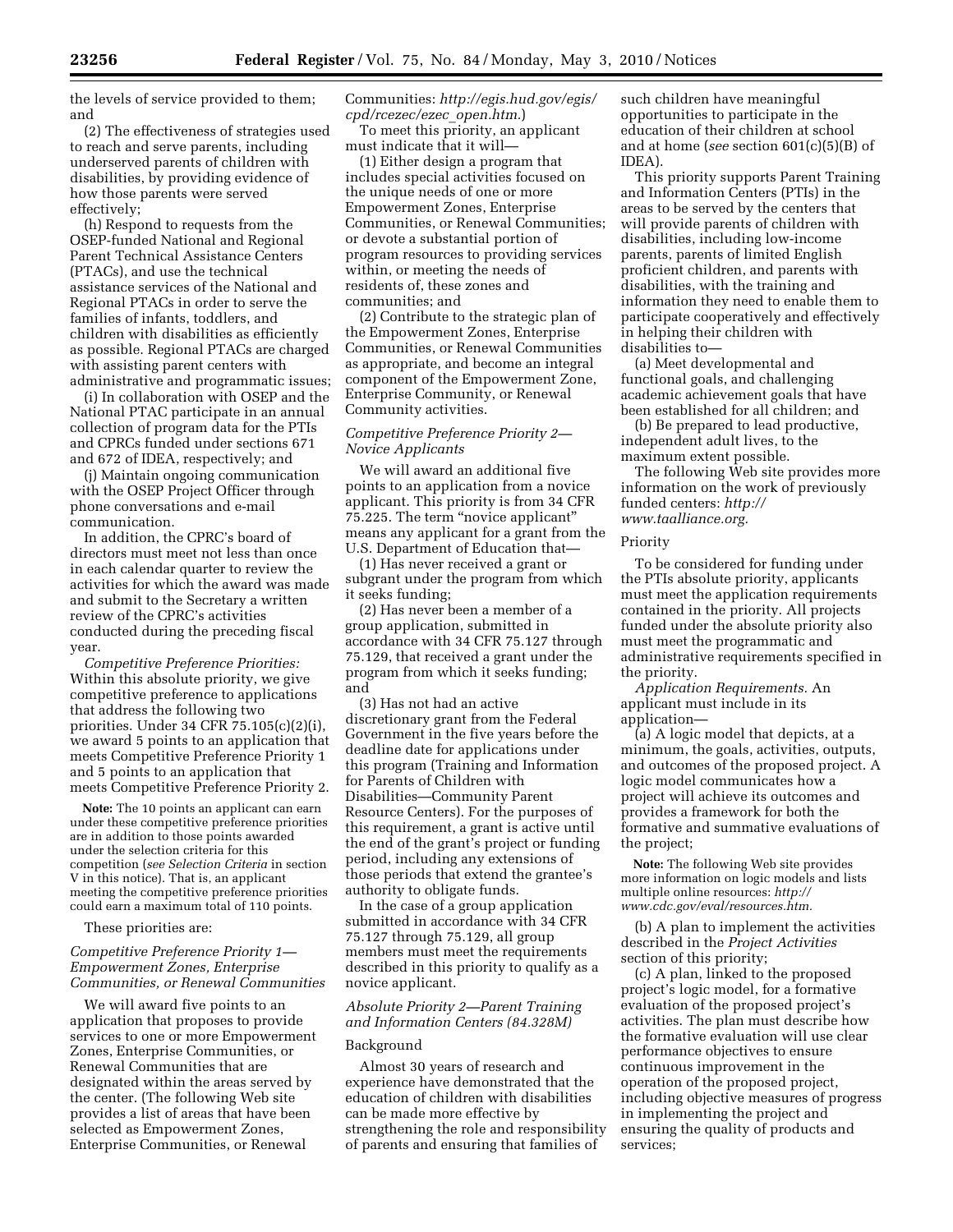(d) A budget for attendance at the following:

(1) A three-day National Technical Assistance for Parent Centers Conference in Washington, DC during each year of the project period.

(2) A two-day Regional Technical Assistance for Parent Centers Conference, in the region in which the PTI is located, during each year of the project period. Applicants should refer to *http://www.taalliance.org* for a list of regions; and

(e) A description specifying the special efforts the PTI will make to:

(1) Ensure that the needs for training and information of underserved parents of children with disabilities in the area to be served are effectively met; and

(2) Work with community-based organizations, including those that work with low-income parents and parents of limited English proficient children.

*Project Activities.* To meet the requirements of this priority, the PTI, at a minimum, must—

(a) Maintain a Web site that meets government or industry-recognized standards for accessibility;

(b) Provide training and information that meets the training and information needs of parents of children with disabilities living in the area served by the PTI, particularly underserved parents and parents of children who may be inappropriately identified as having disabilities;

(c) Serve the parents of infants, toddlers, and children from ages birth through 26, with the full range of disabilities described in section 602(3) of IDEA;

(d) Ensure that the training and information provided meets the needs of low-income parents and parents of limited English proficient children;

(e) Assist parents to—

(1) Better understand the nature of their children's disabilities and their educational, developmental, and transitional needs;

(2) Communicate effectively and work collaboratively with personnel responsible for providing special education, early intervention services, transition services, and related services;

(3) Participate in decisionmaking processes, including those regarding participation in State and local assessments, and the development of individualized education programs under Part B of IDEA and individualized family service plans under Part C of IDEA;

(4) Obtain appropriate information about the range, type and quality of—

(i) Options, programs, services, technologies, practices, and interventions that are based on

scientifically based research, to the extent practicable; and

(ii) Resources available to assist children with disabilities and their families in school and at home, including information available through the Office of Special Education Programs' (OSEP) technical assistance and dissemination centers (*http:// www.ed.gov/parents/needs/speced/ resources.html*), and communities of practice (*http://* 

*www.tacommunities.org*); (5) Understand the requirements of IDEA related to the provision of education and early intervention services to children with disabilities;

(6) Participate in activities at the school level that benefit their children; and

(7) Participate in school reform activities;

(f) In States where the State elects to contract with the PTIs, contract with the State educational agencies (SEAs) to provide, consistent with paragraphs (B) and (D) of section 615(e)(2) of IDEA, individuals to meet with parents in order to explain the mediation process;

(g) Assist parents in resolving disputes in the most expeditious and effective way possible, including encouraging the use and explaining the benefits, of alternative methods of dispute resolution, such as the mediation process described in section 615(e) of IDEA;

(h) Assist parents and students with disabilities to understand their rights and responsibilities under IDEA, including those under section 615(m) of IDEA upon the student's reaching the age of majority (as appropriate under State law);

(i) Assist parents to understand the availability of, and how to effectively use, procedural safeguards under IDEA;

(j) Assist parents in understanding, preparing for, and participating in, the resolution session described in section 615(f)(1)(B) of IDEA;

(k) Establish cooperative partnerships with any CPRCs and any other PTIs funded in the State under sections 672 and 671 of IDEA, respectively;

(l) Network with appropriate clearinghouses, including organizations conducting national dissemination activities under section 663 of IDEA and the Institute of Education Sciences, and with other national, State, and local organizations and agencies, such as protection and advocacy agencies that serve parents and families of children with the full range of disabilities described in section 602(3) of IDEA;

(m) Annually report to the Department on—

(1) The number and demographics of parents to whom the PTI provided information and training in the most recently concluded fiscal year, including additional information regarding the parents' unique needs and the levels of service provided to them; and

(2) The effectiveness of strategies used to reach and serve parents, including underserved parents of children with disabilities, by providing evidence of how those parents were served effectively;

(n) Respond to requests from the OSEP-funded National Parent Technical Assistance Center and Regional Parent Technical Assistance Centers (PTACs), and use the technical assistance services of the National and Regional PTACs in order to serve the families of infants, toddlers, and children with disabilities as efficiently as possible. Regional PTACs are charged with assisting parent centers with administrative and programmatic issues;

(o) In collaboration with OSEP and the National PTAC, participate in an annual collection of program data for the PTIs and CPRCs funded under sections 671 and 672 of IDEA, respectively; and

(p) Maintain ongoing communication with the OSEP Project Officer through phone conversations and e-mail communication.

In addition, the PTI's board of directors must meet not less than once in each calendar quarter to review the activities for which the award was made and submit to the Secretary a written review of the PTI's activities conducted during the preceding fiscal year.

*Waiver of Proposed Rulemaking:*  Under the Administrative Procedure Act (APA) (5 U.S.C. 553) the Department generally offers interested parties the opportunity to comment on proposed priorities and requirements. Section 681(d) of IDEA, however, makes the public comment requirements of the APA inapplicable to the priorities in this notice.

**Program Authority:** 20 U.S.C. 1472, 1473 and 1481.

*Applicable Regulations:* The Education Department General Administrative Regulations in 34 CFR parts 74, 75, 77, 79, 81, 82, 84, 85, 97, 98, and 99.

**Note:** The regulations in 34 CFR part 79 apply to all applicants except Federally recognized Indian Tribes.

### **II. Award Information**

*Type of Awards:* Discretionary grants. *Estimated Available Funds:*  \$4,805,022. Please refer to the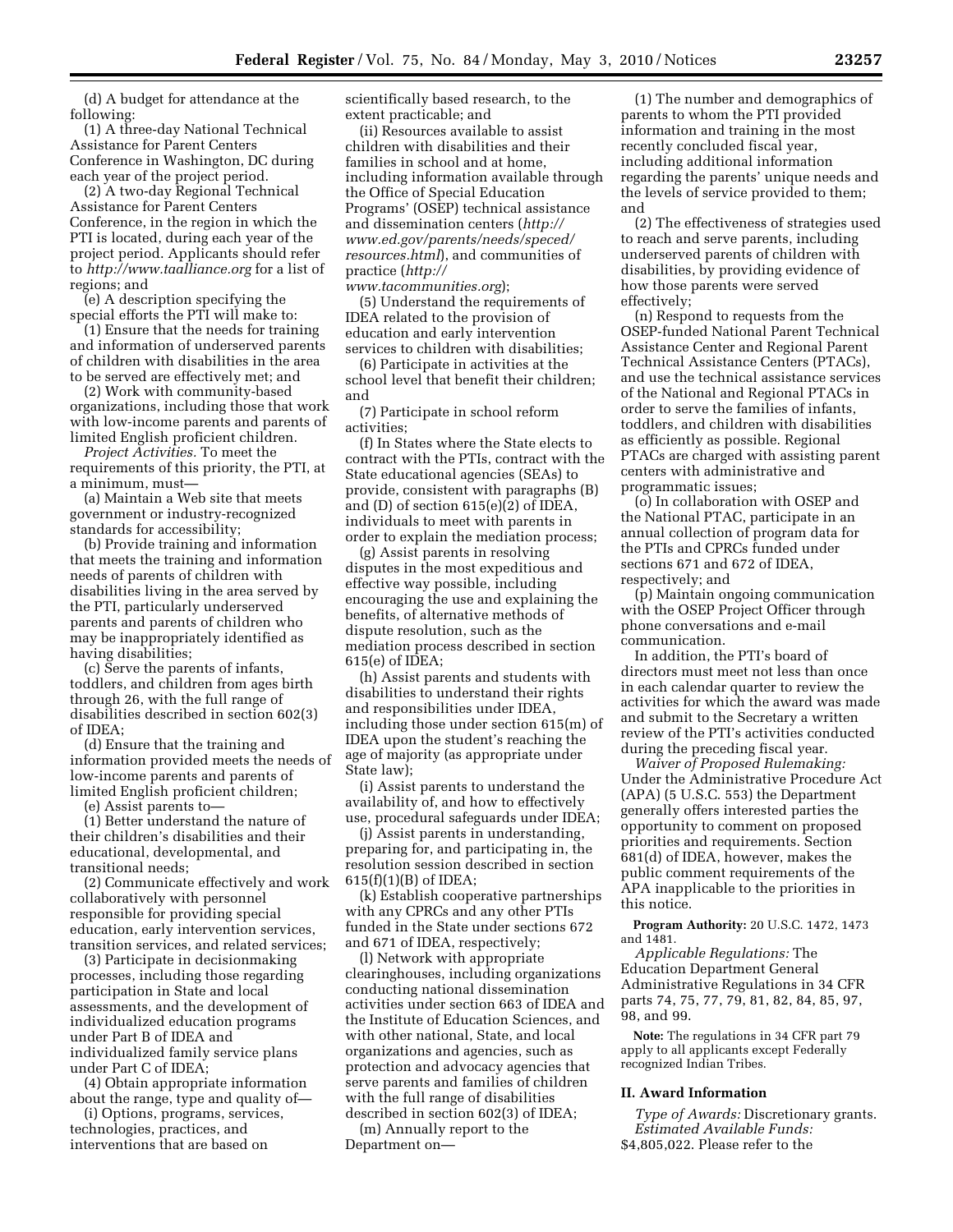''Estimated Available Funds'' column of the chart in this section for the estimated dollar amounts for individual competitions. Information concerning funding amounts for individual States and target populations for the 84.328M

competition is provided in the ''Maximum Award'' column of the chart in this section of this notice.

*Estimated Average Size of Awards: See* chart.

*Maximum Award: See* chart.

INDIVIDUALS WITH DISABILITIES EDUCATION ACT TRAINING AND INFORMATION FOR PARENTS OF CHILDREN WITH DISABILITIES PROGRAM APPLICATION NOTICE FOR FISCAL YEAR 2010

| CFDA No. and<br>name                                          | Applica-<br>tions<br>available | Deadline<br>for trans-<br>mittal of<br>applica-<br>tions | Deadline<br>for inter-<br>govern-<br>mental<br>review | Estimated<br>available<br>funds<br>(See Note<br>2) | Estimated<br>average<br>size of<br>awards<br>(See Note<br>2) | Maximum<br>award<br>(See Note<br>1) | Estimated<br>number of<br>awards<br>(See Note<br>2) | Project period                 | Page<br>limit | Contact person                                          |
|---------------------------------------------------------------|--------------------------------|----------------------------------------------------------|-------------------------------------------------------|----------------------------------------------------|--------------------------------------------------------------|-------------------------------------|-----------------------------------------------------|--------------------------------|---------------|---------------------------------------------------------|
| 84.328C<br>Com-<br>munity Parent<br>Resource Cen-<br>ters.    | May 3,<br>2010.                | June 17,<br>2010.                                        | August<br>16.<br>2010.                                | \$1,000,000                                        | \$100,000                                                    | \$100,000                           | 10                                                  | Up to 60 mos                   | 50            | Carmen Sanchez.<br>$(202)$ 245-<br>6595. PCP-<br>4055.  |
| 84.328M Parent<br>Training and In-<br>formation Cen-<br>ters. | May 3,<br>2010.                | June 17,<br>2010.                                        | August<br>16,<br>2010.                                | 3,805,022                                          | 253.668                                                      |                                     | 17                                                  | Up to 48 mos.<br>(See Note 3). | 70            | Marsha Goldberg,<br>$(202)$ 245-<br>6468, PCP-<br>4052. |
| District of Columbia                                          | .                              |                                                          |                                                       |                                                    | .                                                            | 182,061                             |                                                     |                                |               |                                                         |
| Hawaii                                                        | .                              |                                                          | .                                                     |                                                    |                                                              | 205,444                             |                                                     |                                |               |                                                         |
| Idaho                                                         | .                              | .                                                        | .                                                     |                                                    | .                                                            | 203,592                             |                                                     |                                |               |                                                         |
| Louisiana                                                     | .                              |                                                          |                                                       |                                                    | .                                                            | 328,626                             |                                                     |                                |               |                                                         |
| Mississippi                                                   | .                              |                                                          |                                                       |                                                    | .                                                            | 266,988                             |                                                     |                                |               |                                                         |
| New Hampshire                                                 | .                              |                                                          |                                                       |                                                    |                                                              | 203,415                             |                                                     |                                |               |                                                         |
| North Carolina                                                | .                              |                                                          |                                                       |                                                    |                                                              | 538.997                             |                                                     |                                |               |                                                         |
| Oklahoma                                                      |                                |                                                          | .                                                     |                                                    | .                                                            | 249,215                             |                                                     |                                |               |                                                         |
| Pennsylvania                                                  |                                |                                                          |                                                       |                                                    |                                                              |                                     |                                                     |                                |               |                                                         |
| Region 1                                                      | .                              |                                                          |                                                       |                                                    |                                                              | 393,285                             |                                                     |                                |               |                                                         |
| Region 2                                                      | .                              |                                                          |                                                       |                                                    |                                                              | 262,172                             |                                                     |                                |               |                                                         |
| Rhode Island                                                  |                                |                                                          | .                                                     |                                                    |                                                              | 204,196                             |                                                     |                                |               |                                                         |
| Tennessee                                                     |                                |                                                          |                                                       |                                                    |                                                              | 357,103                             |                                                     |                                |               |                                                         |
| Virgin Islands                                                |                                |                                                          |                                                       |                                                    |                                                              | 129,515                             |                                                     |                                |               |                                                         |
| West Virginia                                                 | .                              | .                                                        |                                                       |                                                    |                                                              | 205,413                             |                                                     |                                |               |                                                         |
| Outlying Areas                                                |                                |                                                          |                                                       |                                                    |                                                              |                                     |                                                     |                                |               |                                                         |
| American                                                      |                                |                                                          |                                                       |                                                    | .                                                            | 25,000                              |                                                     |                                |               |                                                         |
| Samoa.                                                        |                                |                                                          |                                                       |                                                    |                                                              |                                     |                                                     |                                |               |                                                         |
| Guam                                                          | .                              |                                                          | .                                                     |                                                    |                                                              | 25,000                              |                                                     |                                |               |                                                         |
| Common-                                                       |                                |                                                          |                                                       |                                                    |                                                              | 25,000                              |                                                     |                                |               |                                                         |
| wealth of the                                                 |                                |                                                          |                                                       |                                                    |                                                              |                                     |                                                     |                                |               |                                                         |
| Northern                                                      |                                |                                                          |                                                       |                                                    |                                                              |                                     |                                                     |                                |               |                                                         |
| Marianas.                                                     |                                |                                                          |                                                       |                                                    |                                                              |                                     |                                                     |                                |               |                                                         |
|                                                               |                                |                                                          |                                                       |                                                    |                                                              |                                     |                                                     |                                |               |                                                         |

**Note 1:** We will reject any application that proposes a budget exceeding the maximum award for a single budget period of 12 months. The Assistant Secretary for Special Education and Rehabilitative Services may change the maximum amount through a notice published in the **Federal Register**.

**Note 2:** The Department is not bound by any estimates in this notice.

**Note 3:** For the *Parent Training and Information Centers,* CFDA Number 84.328M competition:

*Project Period:* In order to allocate resources equitably, create a unified system of service delivery, and provide the broadest coverage for the parents and families in every State, the Assistant Secretary is making awards to PTIs in four-year cycles for each State. In FY 2010, applications for 4-year awards will be accepted for the following States: Hawaii, Idaho, Louisiana, Mississippi, New Hampshire, North Carolina, Oklahoma, Pennsylvania (Region 1 and Region 2), Rhode Island, Tennessee, Virgin Islands, West Virginia, and the District of Columbia. Awards also may be made to eligible applicants in American Samoa, Guam, and the Commonwealth of the Northern Mariana

Islands. These projects will be funded for a period up to 48 months.

*Estimated Project Awards:* Project award amounts are for a single budget period of 12 months. To ensure maximum coverage for this competition, the Assistant Secretary has adopted regional designations established within Pennsylvania and has identified corresponding maximum award amounts for each region. Pennsylvania applicants must complete a separate application for each region.

The Assistant Secretary took into consideration current funding levels, population distribution, poverty rates, and low-density enrollment when determining the award amounts for grants under this competition. In the following States, one award may be made for up to the amounts listed in the chart to a qualified applicant for a PTI Center to serve the entire State or District of Columbia.

|                | 205.444 |
|----------------|---------|
|                | 203.592 |
|                | 328,626 |
|                | 266.988 |
| New Hampshire  | 203.415 |
| North Carolina | 538.997 |
|                | 249.215 |
|                | 204.196 |
|                | 357.103 |
| Virgin Islands | 129.515 |
| West Virginia  | 205.413 |
|                |         |

*Estimated Number of Awards: See* 

*Project Period: See* chart.

chart.

In the following State one award up to the amount listed will be made to a qualified applicant for a PTI Center to serve each identified region. A list of the counties that are included in each region also follows.

Pennsylvania:

Region 1 (Adams, Berks, Bucks, Carbon, Chester, Cumberland, Dauphin, Delaware, Lackawanna, Lancaster, Lebanon, Lehigh, Luzerne, Monroe, Montgomery, Northampton, Perry, Philadelphia, Pike, Schuylkill, Susquehanna, Wayne, Wyoming, and York Counties) \$393,285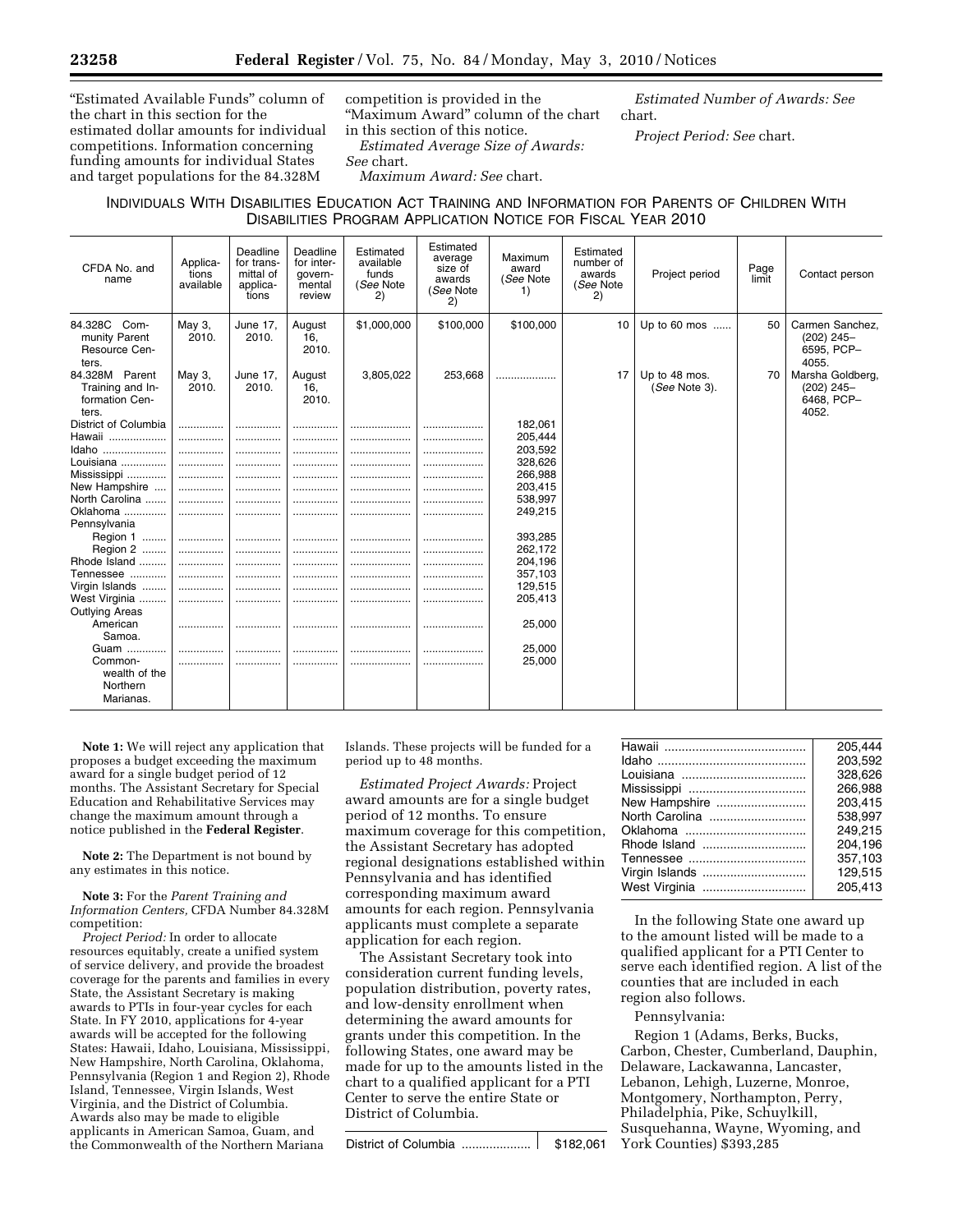Region 2 (Allegheny, Armstrong, Beaver, Bedford, Blair, Bradford, Butler, Cambria, Cameron, Centre, Clarion, Clearfield, Clinton, Columbia, Crawford, Elk, Erie, Fayette, Forest, Franklin, Fulton, Greene, Huntingdon, Indiana, Jefferson, Juniata, Lawrence, Lycoming, McKean, Mercer, Mifflin, Montour, Northumberland, Potter, Snyder, Somerset, Sullivan, Tioga, Union,

Venango, Warren, Washington, and Westmoreland Counties) \$262,172

One award up to the amount listed may be made to a qualified applicant from the outlying areas as follows:

| American Samoa               | \$25,000 |
|------------------------------|----------|
| Guam                         | 25,000   |
| Commonwealth of the Northern |          |
| Mariana Islands              | 25.000   |

Consistent with 34 CFR 75.104(b), we will reject any application that proposes a project funding level for any year that exceeds the stated maximum award amount for that year.

**III. Eligibility Information** 

*1. Eligible Applicants* 

| <b>Absolute Priority</b>                    | Eligible Applicants         |
|---------------------------------------------|-----------------------------|
| Community Parent Resource Centers (84.328C) | Local parent organizations. |
|                                             | Parent organizations.       |

**Note:** Under section 672(a)(2) of IDEA, a "local parent organization" is a parent organization (as that term is defined in section 671(a)(2) of IDEA) that—

(a) Has a board of directors, the majority of whom are parents of children with disabilities ages birth through 26 from the community to be served.

(b) Has as its mission serving parents of children with disabilities from that community who (1) are ages birth through 26, and (2) have the full range of disabilities as defined in section 602(3) of IDEA.

Section 671(a)(2) of IDEA defines a "parent organization" as a private nonprofit organization (other than an institution of higher education) that—

(a) Has a board of directors—

(1) The majority of whom are parents of children with disabilities ages birth through 26;

(2) That includes—

(i) Individuals working in the fields of special education, related services, and early intervention;

(ii) Individuals with disabilities; and

(iii) The parent and professional members of which are broadly representative of the population to be served, including low-income parents and parents of limited English proficient children; and

(b) Has as its mission serving families of children with disabilities who are ages birth through 26, and have the full range of disabilities described in section 602(3) of IDEA.

2. *Cost Sharing or Matching:* This program does not require cost sharing or matching.

3. *Other: General Requirements*—(a) The projects funded under this program must make positive efforts to employ and advance in employment qualified individuals with disabilities (*see* section 606 of IDEA).

(b) Applicants and grant recipients funded under this program must involve individuals with disabilities or parents of individuals with disabilities ages birth through 26 in planning, implementing, and evaluating the

projects (*see* section 682(a)(1)(A) of IDEA).

# **IV. Application and Submission Information**

1. *Address to Request Application Package:* Education Publications Center (ED Pubs), U.S. Department of Education, P.O. Box 22207, Alexandria, VA 22304. Telephone, toll free: 1–877– 433–7827. FAX: (703) 605–6794. If you use a telecommunications device for the deaf (TDD), call, toll free: 1–877–576– 7734.

You can contact ED Pubs at its Web site, also: *http://www.EDPubs.gov* or at its e-mail address: *edpubs@inet.ed.gov.* 

If you request an application package from ED Pubs, be sure to identify the competition to which you want to apply, as follows: CFDA Number 84.328C or 84.328M.

Individuals with disabilities can obtain a copy of the application package in an accessible format (*e.g.,* braille, large print, audiotape, or computer diskette) by contacting the person or team listed under *Accessible Format* in section VIII of this notice.

2. *Content and Form of Application Submission:* Requirements concerning the content of an application, together with the forms you must submit, are in the application package for each competition.

*Page Limit:* The application narrative (Part III of the application) is where you, the applicant, address the selection criteria that reviewers use to evaluate your application. You must limit Part III to the equivalent of no more than the number of pages listed under ''Page Limit'' for that competition in the chart under II. *Award Information,* using the following standards:

• A "page" is  $8.5" \times 11"$ , on one side only, with 1″ margins at the top, bottom, and both sides.

• Double space (no more than three lines per vertical inch) all text in the application narrative, including titles, headings, footnotes, quotations,

references, and captions, as well as all text in charts, tables, figures, and graphs.

• Use a font that is either 12 point or larger or no smaller than 10 pitch (characters per inch).

The page limit does not apply to Part I, the cover sheet; Part II, the budget section, including the narrative budget justification; Part IV, the assurances and certifications; or the one-page abstract, the resumes, the bibliography, the references, or the letters of support. However, the page limit does apply to all of the application narrative section (Part III).

We will reject your application if you exceed the page limit; or if you apply other standards and exceed the equivalent of the page limit.

3. *Submission Dates and Times:* 

*Applications Available: See* chart.

*Deadline for Transmittal of* 

*Applications: See* chart.

Applications for grants under each competition may be submitted electronically using the Electronic Grant Application System (e-Application) accessible through the Department's e-Grants site, or in paper format by mail or hand delivery. For information (including dates and times) about how to submit your application electronically, or in paper format by mail or hand delivery, please refer to section IV.6. *Other Submission Requirements* of this notice.

We do not consider an application that does not comply with the deadline requirements.

Individuals with disabilities who need an accommodation or auxiliary aid in connection with the application process should contact the person listed under **FOR FURTHER INFORMATION CONTACT** in section VII of this notice. If the Department provides an accommodation or auxiliary aid to an individual with a disability in connection with the application process, the individual's application remains subject to all other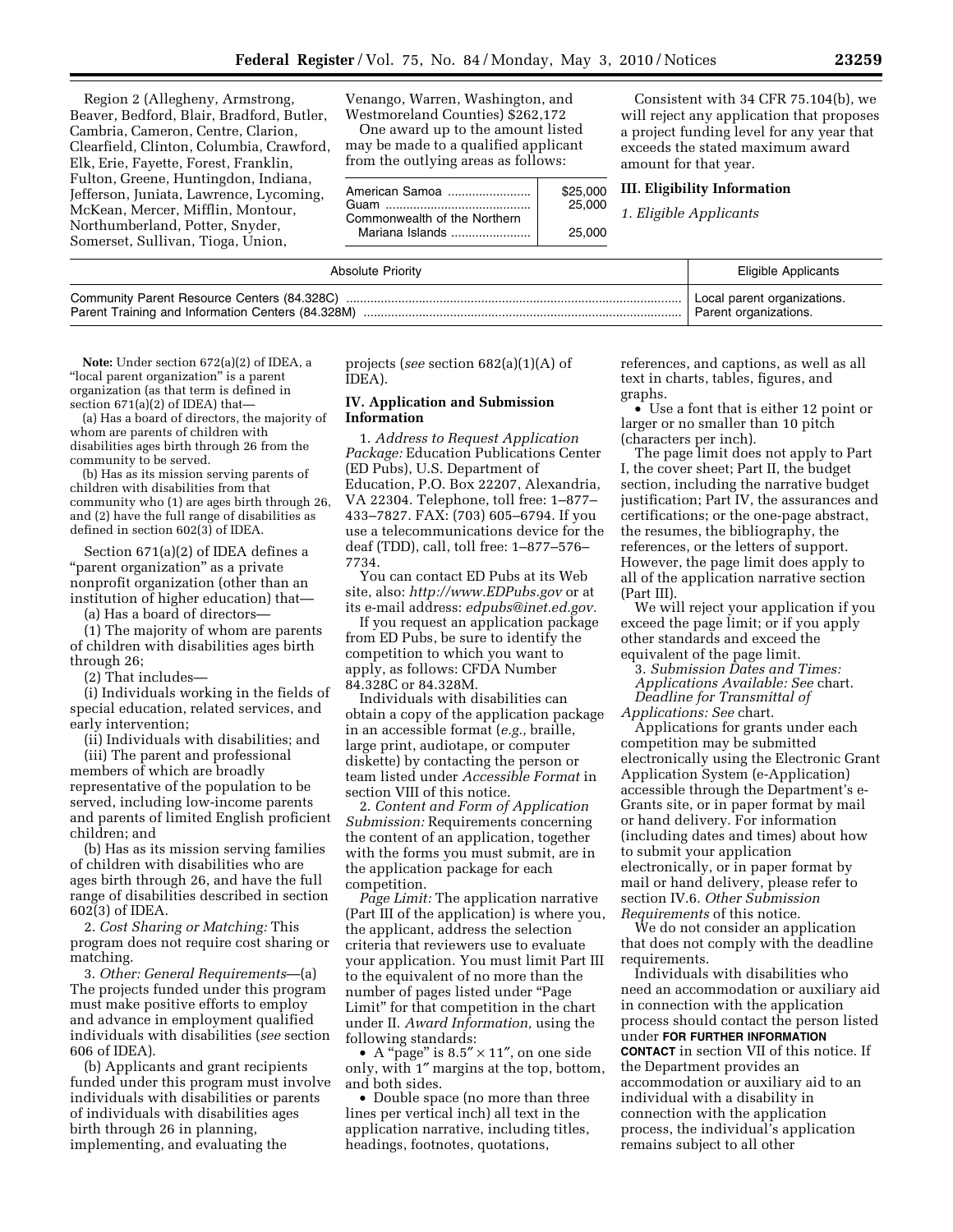requirements and limitations in this notice.

*Deadline for Intergovernmental Review: See* chart.

4. *Intergovernmental Review:* This program is subject to Executive Order 12372 and the regulations in 34 CFR part 79. Information about Intergovernmental Review of Federal Programs under Executive Order 12372 is in the application package for each competition.

5. *Funding Restrictions:* We reference regulations outlining funding restrictions in the *Applicable Regulations* section of this notice.

6. *Other Submission Requirements:*  Applications for grants under each competition may be submitted electronically or in paper format by mail or hand delivery.

## *a. Electronic Submission of Applications*

If you choose to submit your application to us electronically, you must use e-Application, accessible through the Department's e-Grants Web site at: *http://e-grants.ed.gov.* 

While completing your electronic application, you will be entering data online that will be saved into a database. You may not e-mail an electronic copy of a grant application to us.

Please note the following:

• Your participation in e-Application is voluntary.

• You must complete the electronic submission of your grant application by 4:30:00 p.m., Washington, DC time, on the application deadline date. E-Application will not accept an application for these competitions after 4:30:00 p.m., Washington, DC time, on the application deadline date. Therefore, we strongly recommend that you do not wait until the application deadline date to begin the application process.

• The hours of operation of the e-Grants Web site are 6:00 a.m. Monday until 7:00 p.m. Wednesday; and 6:00 a.m. Thursday until 8:00 p.m. Sunday, Washington, DC time. Please note that, because of maintenance, the system is unavailable between 8:00 p.m. on Sundays and 6:00 a.m. on Mondays, and between 7:00 p.m. on Wednesdays and 6:00 a.m. on Thursdays, Washington, DC time. Any modifications to these hours are posted on the e-Grants Web site.

• You will not receive additional point value because you submit your application in electronic format, nor will we penalize you if you submit your application in paper format.

• You must submit all documents electronically, including all information you typically provide on the following forms: The Application for Federal Assistance (SF 424), the Department of Education Supplemental Information for SF 424, Budget Information—Non-Construction Programs (ED 524), and all necessary assurances and certifications. You must attach any narrative sections of your application as files in a .DOC (document), .RTF (rich text), or .PDF (Portable Document) format. If you upload a file type other than the three file types specified in this paragraph or submit a password protected file, we will not review that material.

• Your electronic application must comply with any page limit requirements described in this notice.

• Prior to submitting your electronic application, you may wish to print a copy of it for your records.

• After you electronically submit your application, you will receive an automatic acknowledgment that will include a PR/Award number (an identifying number unique to your application).

• Within three working days after submitting your electronic application, fax a signed copy of the SF 424 to the Application Control Center after following these steps:

(1) Print SF 424 from e-Application. (2) The applicant's Authorizing

Representative must sign this form. (3) Place the PR/Award number in the

upper right hand corner of the hardcopy signature page of the SF 424.

(4) Fax the signed SF 424 to the Application Control Center at (202) 245–6272.

• We may request that you provide us original signatures on other forms at a later date.

*Application Deadline Date Extension in Case of System Unavailability:* If you are prevented from electronically submitting your application on the application deadline date because e-Application is unavailable, we will grant you an extension of one business day to enable you to transmit your application electronically, by mail, or by hand delivery. We will grant this extension if—

(1) You are a registered user of e-Application and you have initiated an electronic application for a competition; and

(2) (a) E-Application is unavailable for 60 minutes or more between the hours of 8:30 a.m. and 3:30 p.m., Washington, DC time, on the application deadline date; or

(b) E-Application is unavailable for any period of time between 3:30 p.m.

and 4:30:00 p.m., Washington, DC time, on the application deadline date.

We must acknowledge and confirm these periods of unavailability before granting you an extension. To request this extension or to confirm our acknowledgment of any system unavailability, you may contact either (1) the person listed elsewhere in this notice under **FOR FURTHER INFORMATION CONTACT** (*see* VII. Agency Contact) or (2) the e-Grants help desk at 1–888–336– 8930. If e-Application is unavailable due to technical problems with the system and, therefore, the application deadline is extended, an e-mail will be sent to all registered users who have initiated an e-Application.

Extensions referred to in this section apply only to the unavailability of e-Application. If e-Application is available, and, for any reason, you are unable to submit your application electronically or you do not receive an automatic acknowledgment of your submission, you may submit your application in paper format by mail or hand delivery in accordance with the instructions in this notice.

## *b. Submission of Paper Applications by Mail*

If you submit your application in paper format by mail (through the U.S. Postal Service or a commercial carrier), you must mail the original and two copies of your application, on or before the application deadline date, to the Department at the following address: U.S. Department of Education, Application Control Center, *Attention:*  (CFDA Number 84.328C or 84.328M), LBJ Basement Level 1, 400 Maryland Avenue, SW., Washington, DC 20202– 4260.

You must show proof of mailing consisting of one of the following:

(1) A legibly dated U.S. Postal Service postmark.

(2) A legible mail receipt with the date of mailing stamped by the U.S. Postal Service.

(3) A dated shipping label, invoice, or receipt from a commercial carrier.

(4) Any other proof of mailing acceptable to the Secretary of the U.S. Department of Education.

If you mail your application through the U.S. Postal Service, we do not accept either of the following as proof of mailing:

(1) A private metered postmark.

(2) A mail receipt that is not dated by the U.S. Postal Service.

If your application is postmarked after the application deadline date, we will not consider your application.

**Note:** The U.S. Postal Service does not uniformly provide a dated postmark. Before